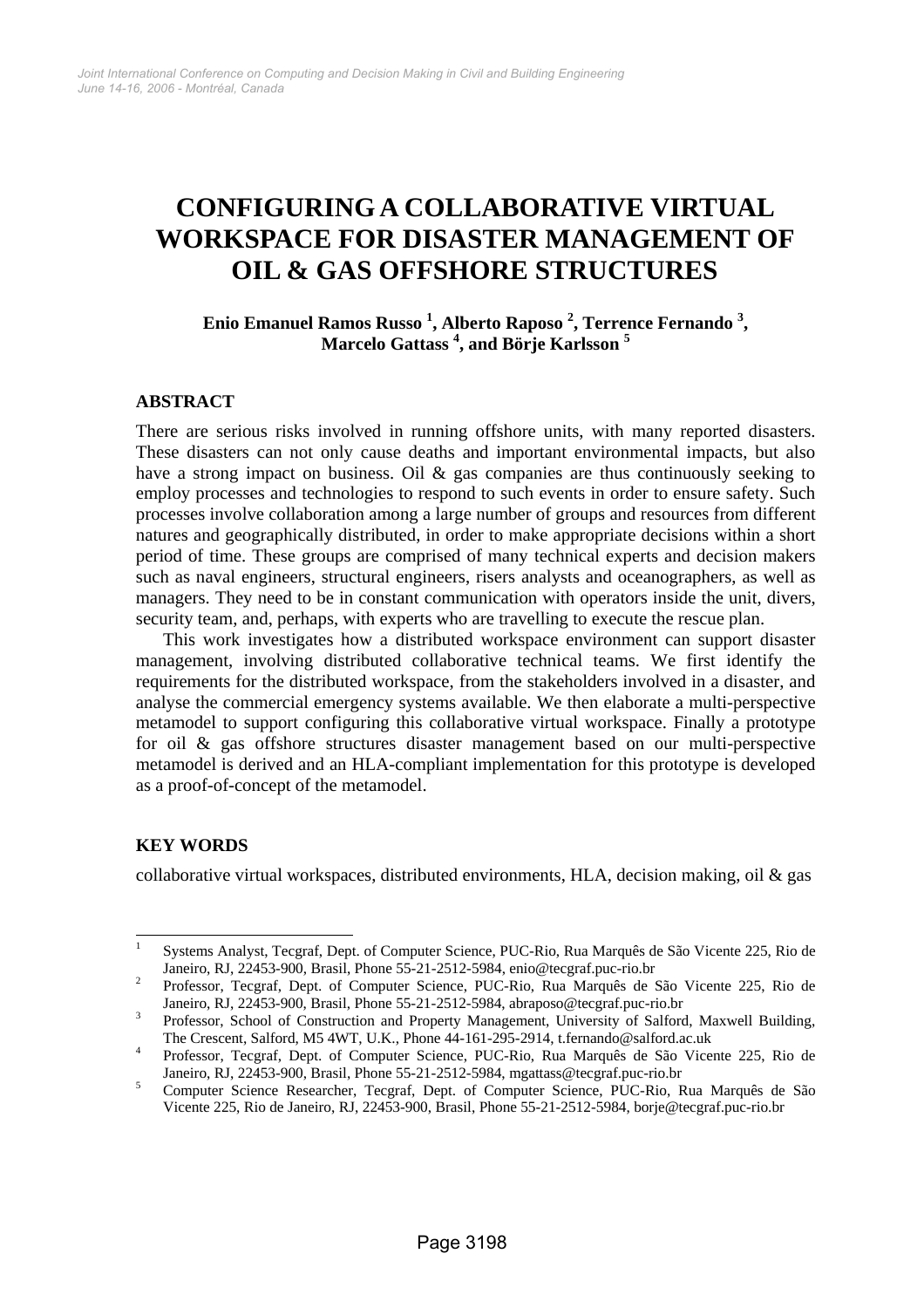# **INTRODUCTION**

There are serious risks involved in running offshore units, with many reported disasters. Companies can lose billion of dollars by losing an offshore unit and further billions of dollars due to the cease of the oil production. As a direct result of these huge accidents, the oil  $\&$  gas companies usually take actions in two main directions: *(i)* one that has the objective of correcting and improving the operational procedures; and *(ii)* a second one that has the aim of planning a set of projects to improve the technological level of the company in order to minimize the risk of future accidents (Costa 2004).

Considering the second aspect and the necessity of minimizing disaster impacts, we verify the need to develop a system architecture capable of bringing people together to work as a virtual team to explore various rescue plans and work towards consensus.

Many companies have been creating virtual teams that bring together geographically dispersed workers with complementary skills, increasing the demand for CSCW (Computer Supported Cooperative Work) applications. In order to make the development of a wide range of these collaborative applications more effective, we should offer a general architecture that is adaptable to different situations, tasks, and settings in a flexible way. The motivation for this work has been the necessity of developing a collaborative virtual workspace for disaster management of oil  $\&$  gas offshore structures for a global company (Russo et al. 2004).

The main aim of this work is to investigate how a distributed workspace environment can support disaster management, involving distributed collaborative technical teams. Specifically, this research will focus on a distributed workspace for technical groups to work as a collaborative virtual team to explore various simulation options and to communicate their results to the decision makers. This aim will be achieved through the following objectives: *(i)* to conduct a survey to identify the requirements for the distributed workspace, from the stakeholders involved in a disaster scenario; *(ii)* to elaborate a metamodel to configure collaborative virtual workspaces; and *(iii)* to define a distributed workspace environment based on this metamodel for the technical team to engage in the rescue efforts.

# **REQUIREMENTS GATHERING**

Petrobras, Brazilian Oil & Gas Company, faced two major accidents in the beginning of this decade. In 2001, the largest semi-submersible platform in the world P-36 sunk, killing 11 employees and ceasing a daily production of 84,000 barrels of oil and 1.3 million cubic meters of natural gas. In 2002, the FPSO (Floating Production, Storage and Offloading) unit P-34 with a daily production of 35,000 barrels and a storage capacity of 58,000  $\text{m}^3$  of oil had a stability problem and almost sunk, immediately ceasing its operation. At this time, Petrobras managed to rescue the unit without loss of lives.

The requirements gathering for the distributed workspace has been obtained through Petrobras case studies P-36 and P-34. These case studies have been used to identify the roles and attributes of people involved in a typical disaster management operation. Structured interviews have also been carried out to identify procedures and the users' expectations about the collaborative workspace. In this type of environment, it is important to model the users' relationships and to identify the main collaborative features that the users would like to have.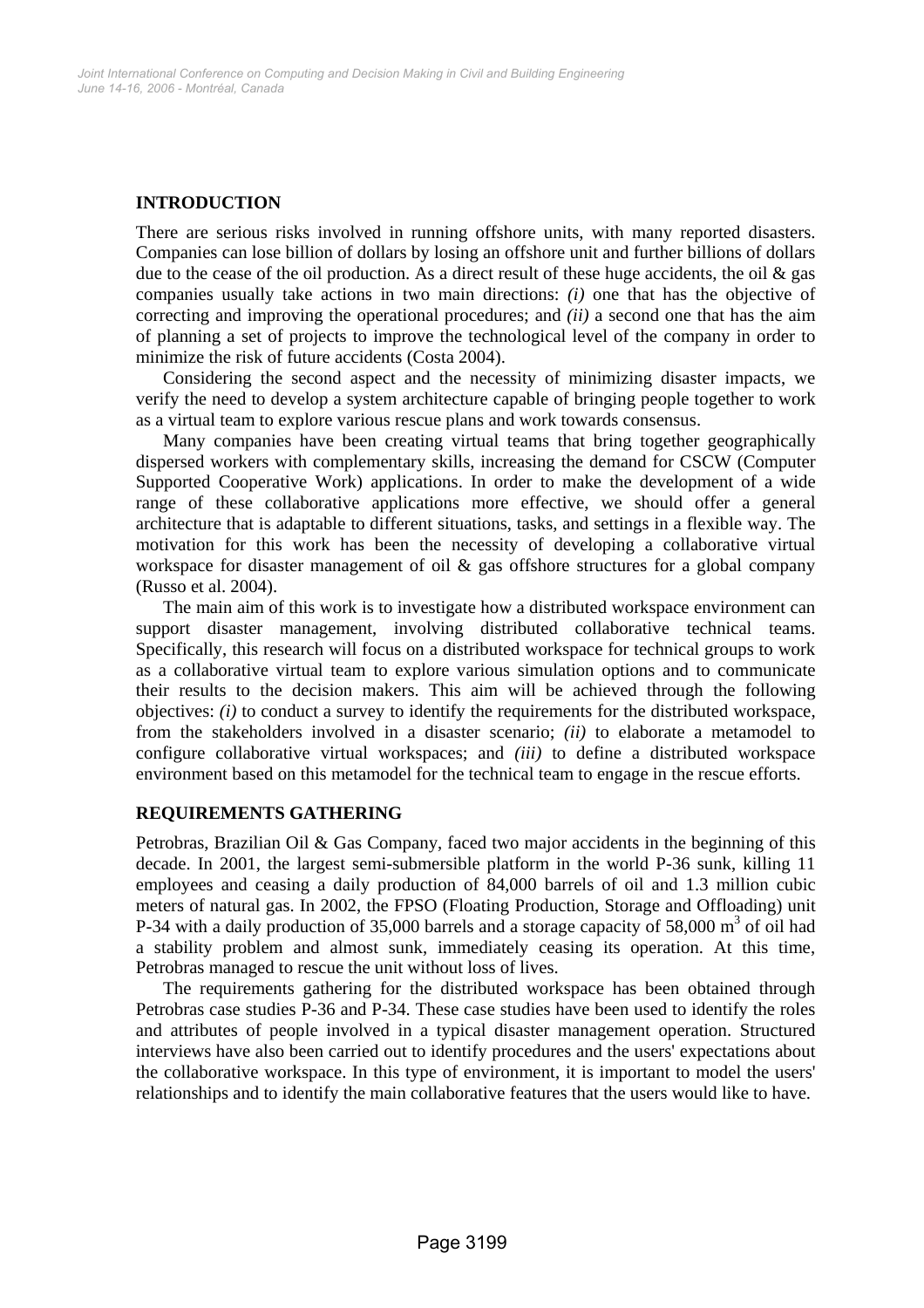Once the users' requirement capture phase was completed, the next step was to define the technical requirements in terms of collaboration models, simulation steering, personalised and global workspaces, synchronised viewing, video-streaming, etc. We then conducted a survey on the main commercial emergency management systems available to gather their main characteristics and the main features still underdeveloped.

#### **EVOLUTION OF DISASTER MANAGEMENT IN PETROBRAS**

This section illustrates the complexity of the problem in terms of processes and groups of people involved in such disaster incidents. From this discussion, we show that Petrobras has been continuously active in improving its disaster management program.

During the P-36 disaster, there was a mechanical explosion and a chemical explosion with loss of lives, which caused difficulty in acting quickly to save the unit. During the P-34 disaster, there was no explosion, enabling the teams to react quickly, although the communication among them could still be improved. This research aims to make the next step change in terms of using ICT (Information and Communication Technology) to improve the collaboration between the stakeholders involved in disaster incidents.

In the case of the P-36 disaster, Petrobras identified the need for updated emergency procedures and for executing the actions within a short period of time in order to save the unit. This case aroused the need to investigate collaborative and decision-making models to help complex teams in avoiding disasters. In the case of P-34, there was already an updated model of the offshore unit and a form of distributed working that did help the rescue team to act quickly. There was also a static simulator that allowed the specialists to run different simulations. Nevertheless, the team still did not have an adequate environment to work as a virtual team to share knowledge, jointly discuss possible rescue plans, and to work quickly towards consensus.

As a result, it was necessary to bring people together into the same physical location with some delay in the process. Furthermore, some of the information was not directly available to the decision makers. This incident showed the necessity to strengthen the collaboration among the distributed teams providing better interaction, simulation and discussion during the whole rescue operation.

#### **DISTRIBUTED NATURE OF THE TEAMS AND THE RESOURCES**

In the case of Petrobras, when an accident occurs, the head office is immediately contacted and the General Manager of the operational unit is in charge of crisis management. All the work will be under his control in the decision workspace. The Security, Environmental and Health Dept. then starts emergency procedures and at the same time the technical specialists begin to act. In the technical workspace, there are naval engineers, structural engineers, risers analysts and oceanographers. When working together in a collaborative way there are usually the following main distributed groups: *(i)* the high-level decision team at the operational unit; *(ii)* a task force group leading the make-decision process; *(iii)* a technical support team at the company headquarters, at the Business Unit, and at the research center; and *(iv)* mobile experts, who sometimes are overseas or travelling and who must also be connected.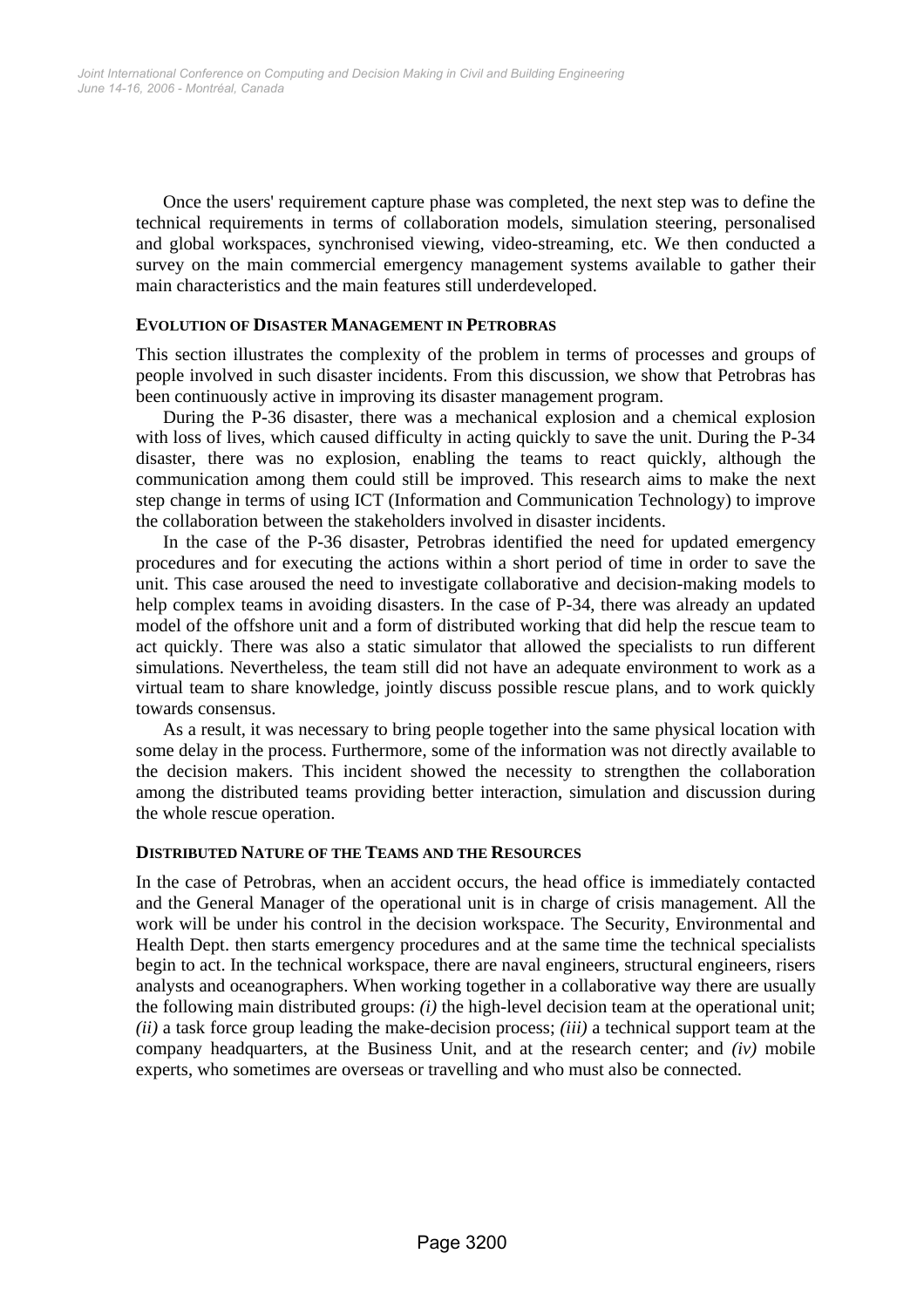In addition to these groups, and working together with them, there are security teams in rescue units which are moved towards the region of the accident and give help during all the crisis period.

Not only the experts, but also the system resources are distributed in this scenario. For example, the computer intensive simulators may have to remotely run on a super computer or on a cluster of computers to get quick results. Also, the environment may need access to remote databases which maintain CAD models and simulation models of the unit.

In terms of configurations, each site participating in the crisis solution can have different ones, such as a Virtual Reality Centre, an intranet desktop and a laptop connected to the network. Moreover, experts who are travelling may have to be linked via mobile technologies and the connection between the unit and the people on earth may vary.

#### **COMMERCIAL EMERGENCY MANAGEMENT SYSTEMS**

After having determined the collaborative disaster management workspace requirements, we conducted a survey on the main commercial emergency management systems available. We identified the main characteristics of those systems, the main areas already covered, what is the state-of-the-art and what are the main features which are still underdeveloped.

While performing this survey, existent Emergency Management Systems from some vendors were investigated: L-3 CRISIS Command and Control System (MPRI Ship Analytics 2003); Oil Spill Crisis Management Simulator, also from Ship Analytics; and U.S. Automated Resource Management System (ARMS) Systems Requirements Document (Booz Allen Hamilton 2003). Crisis Intervention methods – the Crisis Intervention and Operability (CRIOP) Analysis (Johnsen et al. 2004) – being practiced in companies such as Statoil, Norsk Hydro, Elf and BP, were also investigated.

From this survey, we concluded that most of the Emergency Management Systems have some common characteristics, such as: serving as an incident management as well as a training and planning tool; having capability of integration, not only with internal databases and systems, but also with public emergency management systems; normally providing a Geographical Information System (GIS), which is responsible for displaying real-time data of the incident; and providing logging and tracking capabilities of resources and activities, as well as checklists as an efficient method to address the multiple simultaneous requirements.

In spite of all the features listed above, we identified two main drawbacks of current Emergency Management Systems: *(i)* lack of suitable integration of simulators with high performance visualisation systems; and *(ii)* inadequate security and access control features.

The survey demonstrated that, in spite of the integration of most of the Emergency Management Systems with simulators, there is the need to develop a system architecture capable of supporting distributed resources, mainly distributed simulators running on *high performance* visualisation systems. This architecture should also provide synchronous communication among different equipments with virtual co-location as one feature.

The integration of simulators using high performance visualisation systems in a synchronous distributed environment is the aspect of the emergency scenario on which we are going to focus. In order to support the definition of the architecture of this environment, a metamodel will be elaborated.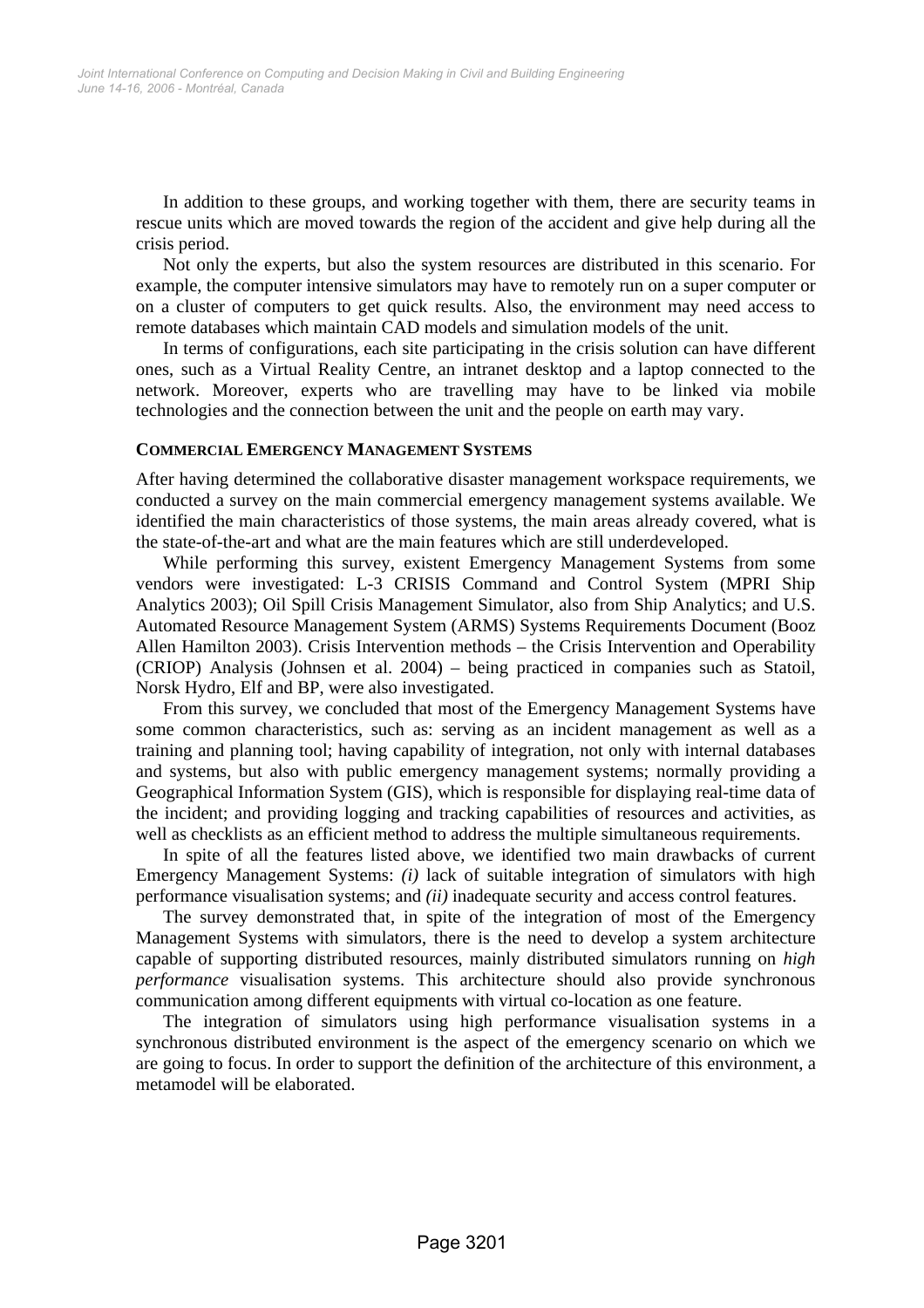### **A METAMODEL TO CONFIGURE COLLABORATIVE VIRTUAL WORKSPACES**

CSCW applications have largely focused on issues concerning differences between: *(i)* colocated work and working across distance; or *(ii)* work with people from the same culture, or common ground, and work with people from different cultures. The previous perspectives have been named, respectively: Place-Centered and People-Centered (Jones et al. 2004). We propose to adopt a different view on the problem based on the activities carried out by the teams participating in the collaborative work. We name it an *Activity-Centered* perspective, which may be seen as a multi-perspective concept since it not only encompasses the Place-Centered and the People-Centered perspectives, but also allows adopting each one or both of them in a hybrid way, and admits seamless change from one perspective to another.

*Nodes* are essential components of our metamodel, going from the top-most node representing the whole activity through many nodes of different levels representing groups and sub-groups until the leaf nodes representing a person or a software agent. Nodes also have an attribute called *artefacts* defined as "all objects on which users can operate" (Gross and Prinz 2004). Examples of artefacts are drawings, physical models, prototypes, and documents. Following the class concept, an artefact associated with a group node is shared by all members in the group, unless otherwise explicitly stated. In this case, a mechanism such as an access control list will determine who share access to the artefact.

*Edges* in our metamodel represent the interaction paths among nodes, which can be unior bi-directed. When an edge is represented by a thin arrow, this means that the nodes on its extremities are co-located. When the arrow is thick, the nodes are placed remotely to each other. Edges have one important element, *channel*, which represents the electronically mediated channel that allows communication between two nodes.

We take an overall picture of the disaster management collaborative application (Figure 1) to illustrate the metamodel components. The disaster management of an oil  $\&$  gas offshore structure is a complex operation involving several groups, such as the oil  $\&$  gas company, the rescue team, the health care centre, the press, among others. This is an inter-organizational complex activity led by the oil & gas company, whose node will be detailed.



Figure 1: The disaster management collaborative application: overall picture

Within Petrobras node, we identify three main groups: the Technical Teams (TT), the Middle-level Managers (MM) and the High-level Managers (HM), each one remotely located to the other. TT is formed by two technical sub-groups: the Task Force (TF) team and the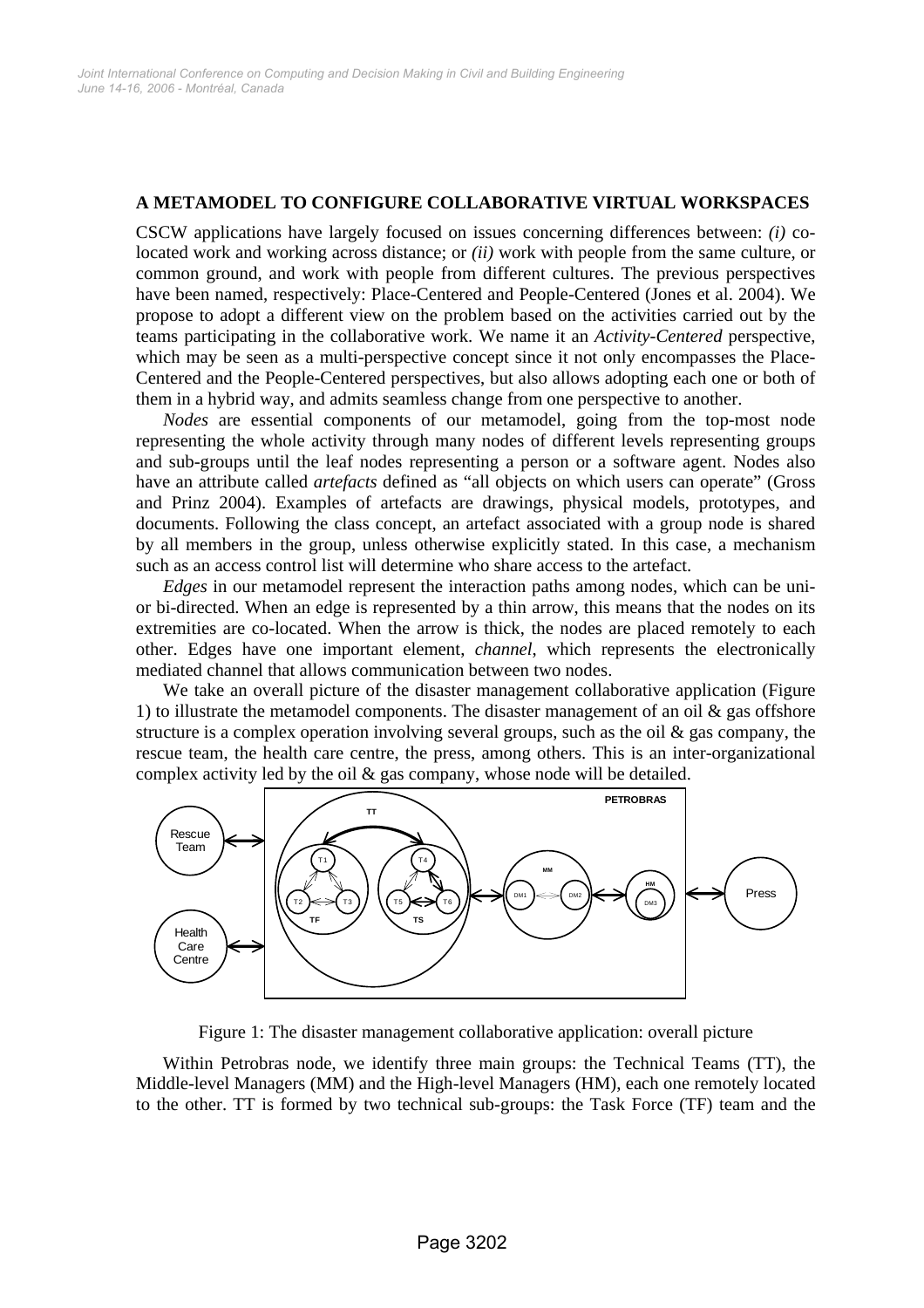Technical Support (TS) team, also remotely located.

TF plays the main role, leading the decision making process. It is constituted by three colocated technicians, such as naval engineers, structural engineers, risers analysts or oceanographers. TF runs different simulators to derive the best solution to save the offshore unit, permanently communicating with TS. They also maintain contact with MM informing about their work evolution and asking for approval for their derived solution. Once their solution is approved, they pass the sequence of commands to be executed to the unit operator (not represented in our picture).

TS team, with technicians working in the same fields as TF team, can be invoked by the latter to perform specialized simulations focusing on some particular issues that would not be possible to be done by TF, or to obtain another opinion about the problem.

MM is constituted by middle-level managers working co-located in a company office, with one of them usually being the responsible to make the final decision. They have an overall knowledge about the technical issues and work constantly interacting with the TT group. They also communicate with the HM group, informing about the work evolution and eventually when they need to make a more critical decision.

In our metamodel, we have also identified the need for additional *edge specialization elements*, namely *pre-* and *post-communication processing*, which are separated into two different classes. The first class is constituted by the ones directly associated with the leaf nodes. They represent the processing to be executed particularly onto a specific message being passed between two nodes. The second class is constituted by the ones associated with groups on different levels of the metamodel hierarchy, representing the policies of these groups when respectively sending (*out-policies*) and receiving (*in-policies*) messages. In Figure 2, we show possible pre- and post-communication processings that could be executed while sending a message from a Computer Science Researcher CR1 of the Computer Science Dept. CD1 of University U1 to Researcher CR2 of University U2.



Figure 2: Activity-Centered metamodel: pre- and post-communication processings

According to the majority of CSCW studies (e.g., Cortés and Mishra 1996, Li and Muntz 1998), we adopted the strategy of separating the coordination structure and the computational program, using *role rules* with a logic-based specification language for specifying coordination policies. We also built a *message attributes table* to enhance the flexibility of the coordination program, separating coordination rules from data related specifically to each message. This table provides an indirection that enables dynamic reconfiguration.

# **PROTOTYPE**

After investigating the activities involved in the disaster scenario and identifying their requirements in terms of ICT, we decided to concentrate on the Technical Teams group to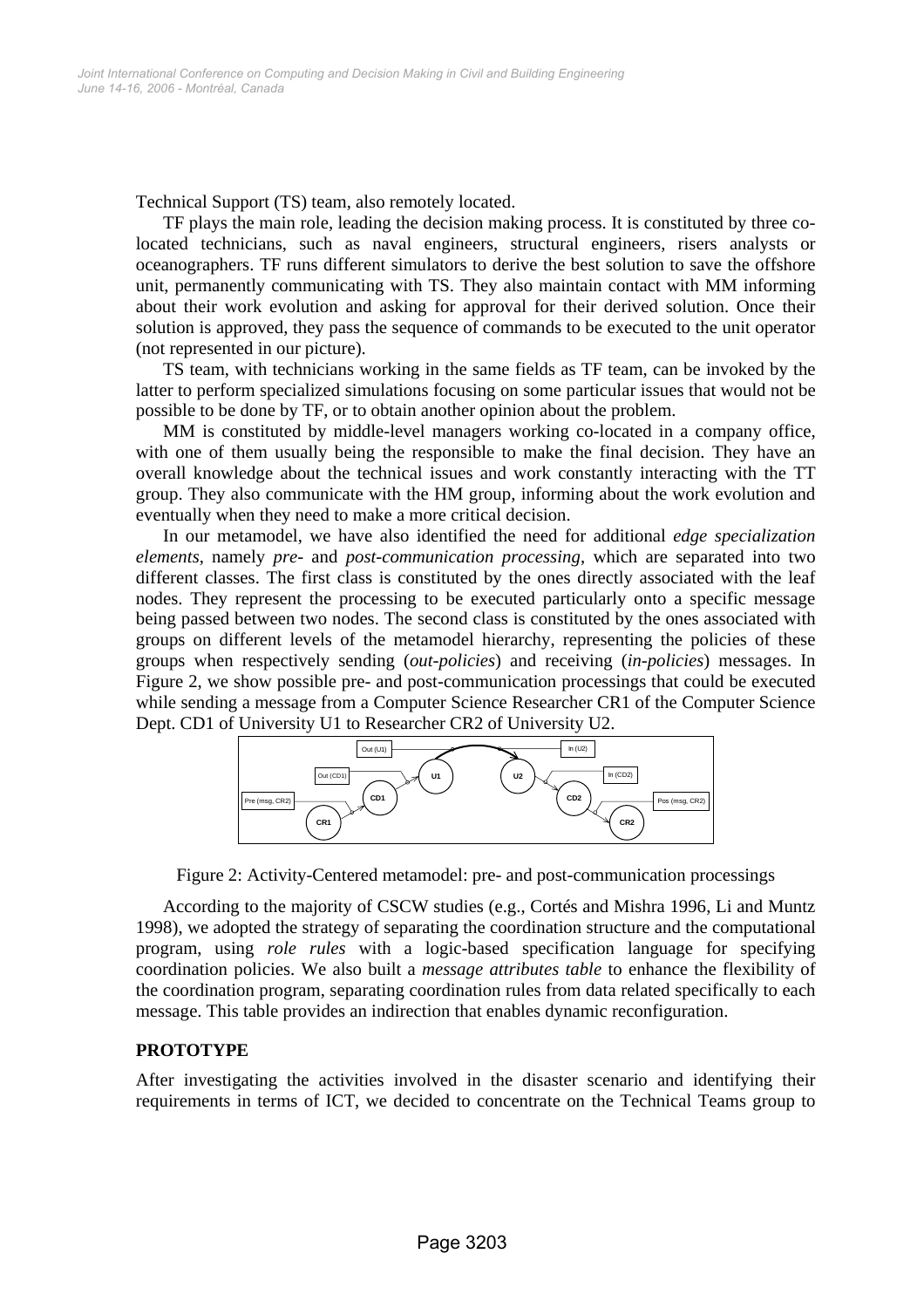develop a prototype of collaborative application implementing a particular model of our Activity-Centered metamodel. This prototype is particularly related to the work performed by the Task Force group (TF), including the simulators they run, their mutual communication and their interaction with the Middle-level Manager group.

During a crisis situation, the Task Force group typically uses three simulators. The first simulator to be run is SSTAB (Coelho et al. 2003), the Floating Units Stability system, used to analyse the static conditions of the floating unit (Figure 3a). SSTAB uses as its inputs the unit model obtained from a centralized system and updated data from the unit obtained through a monitoring system. It gives as outputs five files, including the inertia matrix.

The second simulator is called WAMIT and uses as inputs the output files generated by SSTAB. It works in the frequency domain, deriving the excitation forces of the unit and water forces reactions to lateral displacement. WAMIT is activated by a user interface program called WMG.

Finally the third simulator to be executed is DYNASIM (Coelho et al. 2001), for Dynamic Stability (Figure 3b). It uses as inputs the results obtained from WAMIT as well as the parameters representing the *height* and the *period* of the waves at the moment of the disaster. DYNASIM calculates the forces acting on the mooring lines and risers. When these forces are considered extreme, a retrofeedback process is started, performing all the simulations again, beginning with SSTAB, to find another stable condition of the unit.



Figure 3: a) SSTAB; b) DYNASIM

The method used to save an offshore unit has the goal of defining a sequence of commands to be passed to the unit operators or to the rescue team so that they can move the unit in a step by step mode from its initial unstable condition until it reaches back its normal equilibrium state. It is based on the following workflow:

- We first use these three simulators to derive the initial conditions of the offshore unit.
- We then define a next step configuration of tanks (e.g., moving water from a ballast tank of one side to a ballast tank of the opposite side) and simulate the unit in this new condition using again the simulators. If we are not satisfied with the results, we define another configuration of tanks and continue this process, experiencing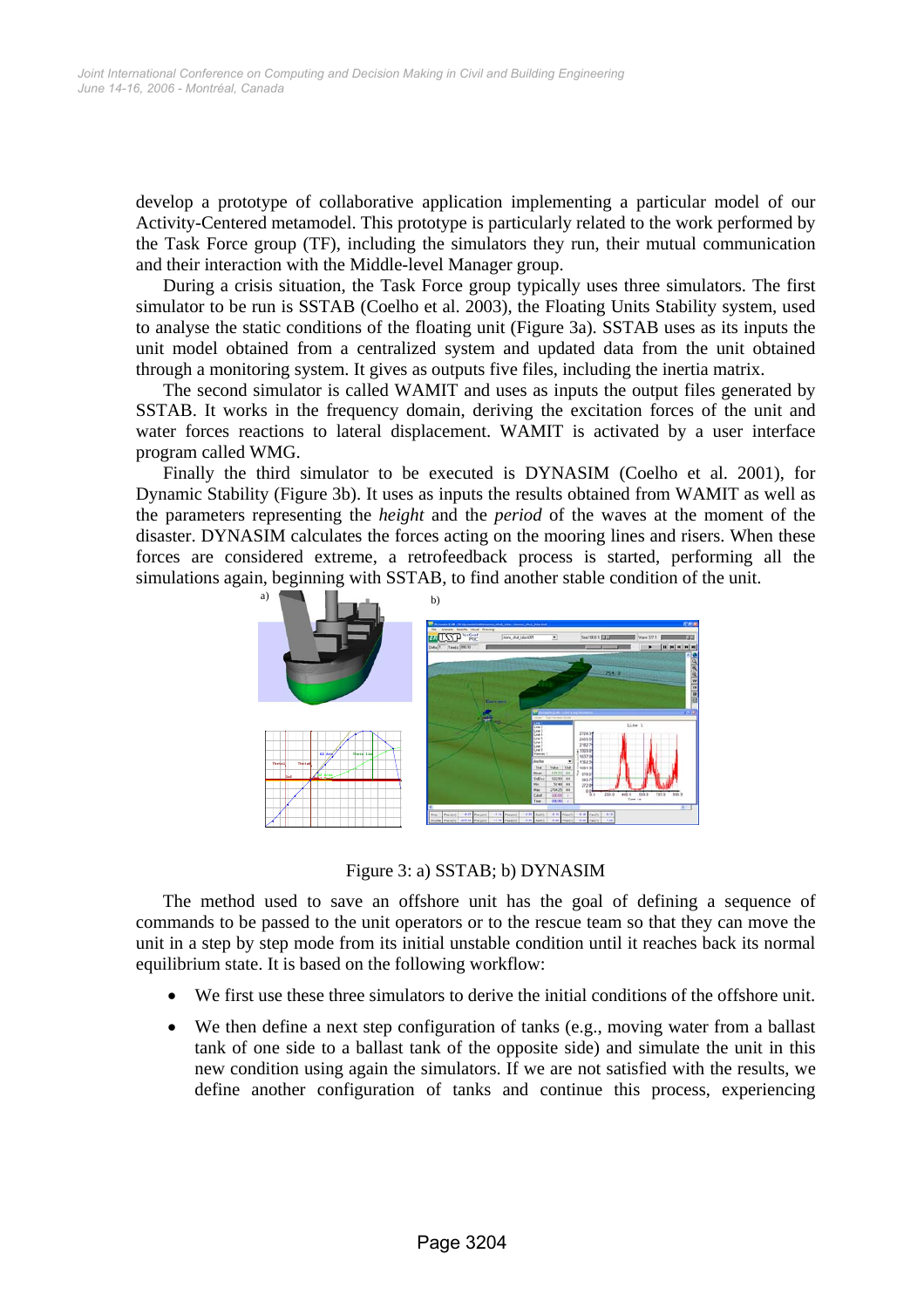iteractively configurations, until we are satisfied.

- From the configuration of the previous step, we now try to derive a new step configuration of tanks, using a process analogous to the one just described.
- We repeat this process of deriving step configurations of tanks using our three simulators until we reach back a normal equilibrium state.

At the end of this whole process, we have a sequence of commands in terms of tanks' valves operations, correspondent to the achievement of each of the step configurations described above, in a step by step mode, which was exactly our goal.

It is important to note that the executions of simulators SSTAB and DYNASIM are highly interactive visualisation processes, mainly in a crisis situation, when we need to rapidly experiment many alternatives to respond to the disaster. Also we have to consider that, in emergency situations, it is very important to be as fast as possible. Then, searching for points where we could save time, we found that, if WAMIT receives the results from SSTAB, it can be activated automatically on ending the SSTAB simulation.

An Activity-Centered model representing this crisis situation (Figure 4a) can be derived based on the participants' roles. We created two remote groups: Technical Teams (TT) and Decision Makers (DM). TT is constituted by the Task Force (TF) team with members T0, T1 and T3, and the software agent S2. DM is constituted by a single manager, a representative of all participants not directly involved with the technical part of the simulation activity such as operators and other managers, who only receive follow-up messages, commands to be executed or approval requests.



Figure 4: A first model of the disaster management application (a) and its prototype (b)

Other than the interaction network part of the model just described, we also define role rules and the message attributes table in order to represent the following workflow.

The Crisis Pilot T0 plays the main role in this disaster application, coordinating the collaborative session and leading the make-decision process. He asks for the SSTAB operator (T1) to begin his simulation. After receiving a message from agent S2 indicating the end of its simulation, he asks for the DYNASIM operator (T3) to begin his simulation. On receiving a simulation conclusion message from T3, he makes a decision based on the force values acting on mooring lines and risers. If he understands that these forces are extreme, he asks for T1 to begin the whole process again, in order to find a new stable condition of the unit, and this loop continues until he is satisfied with the force values obtained. In this case, he makes contact with DM1, asking for his approval to their solution. The basic conceptual level architecture of our collaborative application is shown in Figure 4b.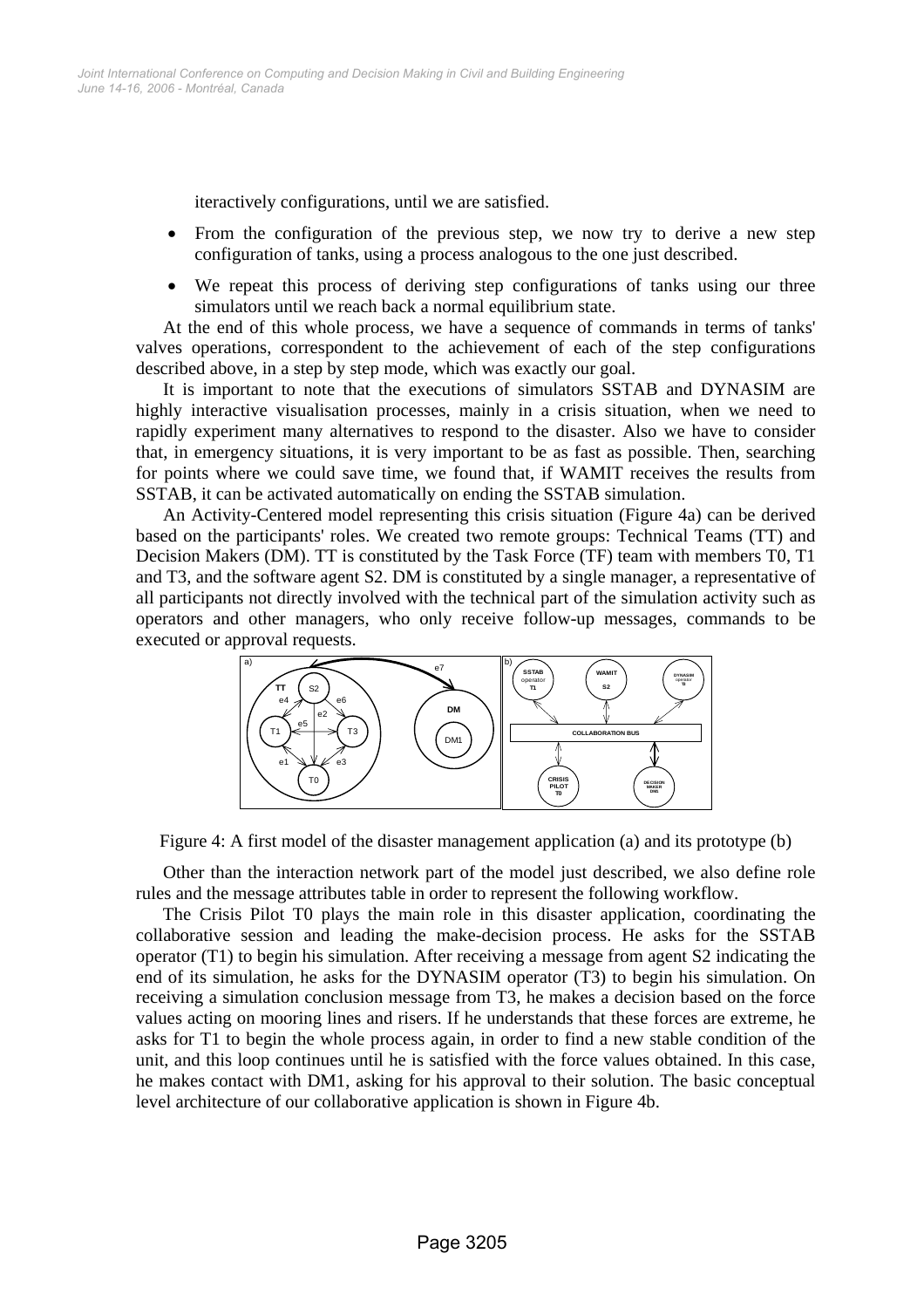In order to map our model into an implementation-level architecture, we chose HLA – High Level Architecture (IEEE 2000), with real-time support and a flexible component-based architecture. The fundamental concepts in HLA are:  $(i)$  Federate – a simulation implemented as part of an HLA-compliant simulation; and *(ii)* Federation – a collection of federates working together. We use XRTI – The Extensible Run-Time Infrastructure (Kapolka 2003) as the HLA run-time infrastructure, an open-source and freely distributable implementation, written in Java and using XML object models. Among its basic characteristics we have: *(i)* a dynamic object model extension and composition support; *(ii)* a pure client-server topology in which federates only communicate with one another through the XRTI Executive, a server application; and *(iii)* Federates maintain two channels to the Executive: a TCP channel for reliable communication and a UDP channel for unreliable messaging.Observing the model of Figure 4a, we conclude that all participant members can constitute a single Federation. We then associate a Federate with each participant of this Federation. Each Federate code is a Java program built based on the workflow rules written in a logic-based program. To enhance flexibility, the main method of each Federate is the one named *process\_role*, which receives as parameter the role to be played by the Federate, coded in a separate Java module. Using this strategy, we can code the workflow rules associated with a specific role directly into a separate module dedicated to this role.

# **CONCLUSIONS**

This work was motivated by and was conducted in real-world settings, namely an oil & gas offshore structure disaster scenario. This seems to contribute to the CSCW field, since a review of CSCW evaluation studies concluded that less than half were conducted in realworld settings (Pinelle 2000). An adequate model to the disaster scenario was derived from our multi-perspective metamodel. We also implemented a first prototype as a proof-ofconcept of our metamodel, using an HLA run-time infrastructure.

The metamodel allows flexibility in many dimensions. Separating high-level abstraction features from low-level implementation features allows the designer and the application developer to concentrate on their particular domain of expertise. Separating the computational program and the coordination program allows programmers to concentrate on coordination issues with high-level abstraction.

The metamodel is also customisable in the sense that it allows associating pre- and postcommunication processings with each message sent. It allows parametric run-time changes such as changing names of pre- and post-communication processings in the message attributes table, or even changing the pre- and post-communication codes before they have been loaded during a collaborative session.

There is still a lot of work to do in order to make our metamodel a fully flexible and evolving collaborative architecture. Particularly to the situation of an emergency scenario being considered, it would be very important to include an Expertise Recommender system, such as the one proposed by McDonald and Ackerman (2000), since in a crisis situation it is fundamental to locate the expertise necessary to solve the problem in the lesser possible time. We should also investigate how to promote our metamodel from a customisable category to an adaptable category (Dourish 1998), upgrading from the capability of adjusting parametric controls to the capability of reconfiguring its behaviour according to immediate patterns of